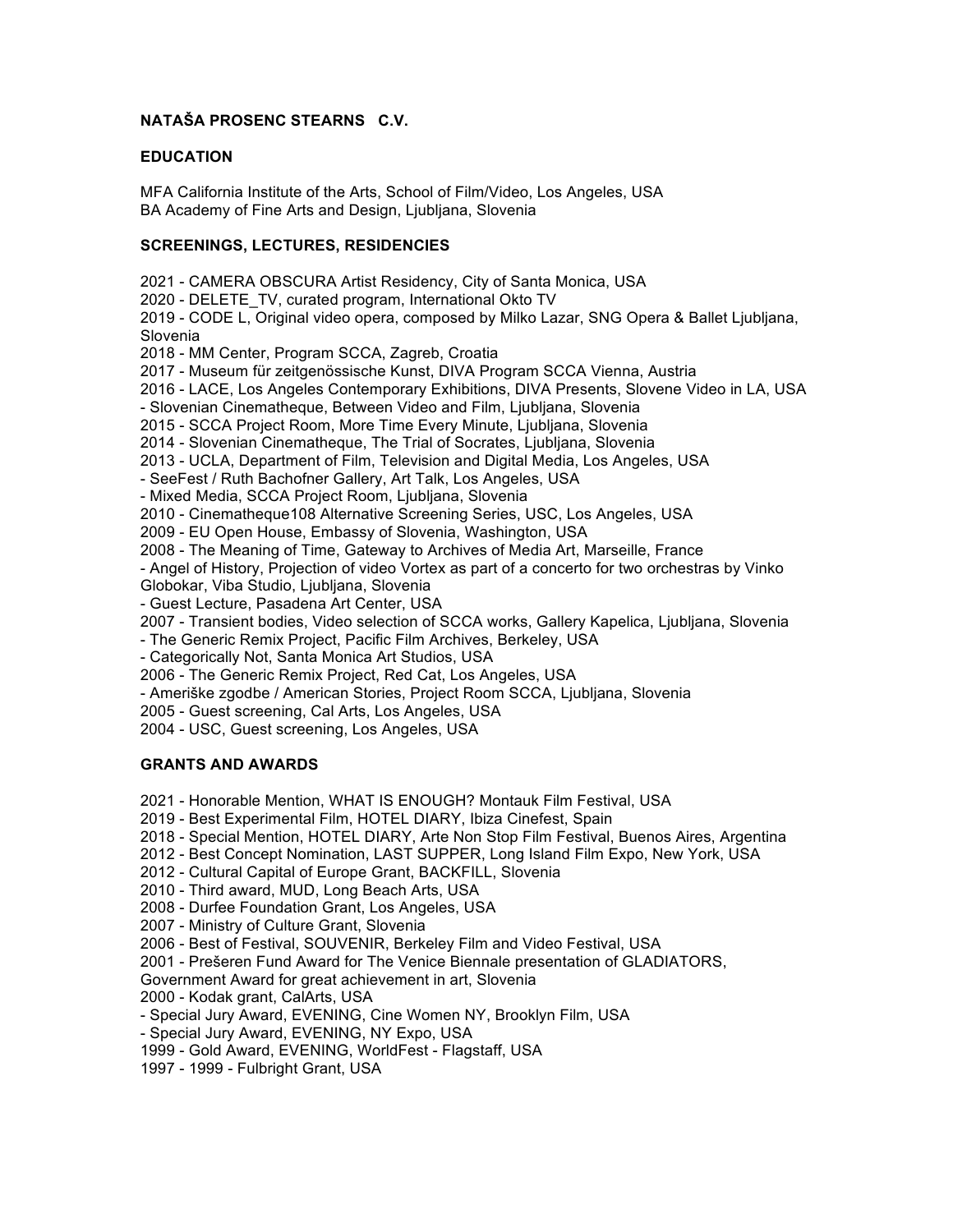## **SOLO EXHIBITIONS**

2021 - BETWEEN BODY AND SPACE, Hest Gallery, Ljubljana, Slovenia 2020 - SELECTED WORKS, Open Air Installation, STRADA, Downtown Los Angeles, USA 2019 - CODE L - FRAGMENTS, Kibela Gallery, Maribor Slovenia 2018 - SUSPENDED COLONNADE, Maribor Castle, Slovenia - HOTEL DIARY, Lapidarium, Gallery Božidar Jakac, Slovenia 2017 - CARYATIDS AND MEDUSAS, UGM Studio, Maribor, Slovenia 2016 - PLANET HEART, Wallspace Gallery, Los Angeles, USA - CRAWLERS, THE LONG TRAVEL, Monfort, Coastal Galleries, Slovenia / Italy - HOTEL DIARY, Gallery Velenje, Slovenia - BLACK WATERS AND OTHER STORIES, Prešeren Award Winners Gallery, Kranj, Slovenia 2015 - NIGHT SPRING, Ruth Bachofner Gallery, Los Angeles, USA - NIGHT SPRING, Vžigalica Gallery, Ljubljana, Slovenia 2014/15 - WHITE GOLD, Kresija Gallery, Ljubljana, Slovenia 2014 - UNDER THE BLACK PALM TREES, MoTA Museum of Transitory Art, Ljubljana, Slovenia - VIDEOS AND PRINTS, With Marianne Magne, The Electric Lodge, Venice, USA 2013 - BACKFILL, Ruth Bachofner Gallery, Los Angeles, USA - VIDEO OBJECTS, SCCA, Ljubljana, Slovenia - VORTEX, Wallspace Gallery, Los Angeles, USA

2012 - INNOCENCE DISSOLVED, Wallspace Gallery, Los Angeles, USA - BACKFILL, Maribor castle, Cultural Capital of Europe, Slovenia

2009 - MUD, Ruth Bachofner Gallery, Los Angeles, USA

# **GROUP EXHIBITIONS**

2020 - 100+ HIGHLIGHTS FROM THE UGM COLLECTION, Maribor, Slovenia

- TREMENDOUS WORLD I HAVE INSIDE MY HEAD - METAMODERNISM IN SLOVENE ART, Monfort Gallery / Coastal Galleries, Slovenia / Italy

2019 - WHITE GOLD, Exhibition ME CANDY, Armory Center for the Arts, Pasadena, USA

- 40<sup>th</sup> VENICE ART WALK, Los Angeles, USA

- CONTROL<CULTIVATE>EVOLVE, Škuc Gallery, SCCA Ljubljana, Slovenia

- VIDEOART FROM THAILAND, SLOVENIA AND NORWAY, BACC, Bangkok Art and Culture Center, Thailand

2018 - E.CITÉ, Apollonia, Échanges artistiques Européens, Strasbourg, France

- HIDDEN ROOMS, ART AT THE RENDON, DTLA Arts District, Los Angeles, USA

- PERSONAL, Kibla Portal, Maribor Slovenia

2017 - TREES, FM Gallery, Los Angeles, USA

- EPILOG, Novo Celje Mansion, Slovenia

- HIGH PRIESTESS, ArtShare Los Angeles, USA

2016 - ARTIST AS SUBJECT, Curated by Andi Campognone, MOAH, Museum of Art and History, Lancaster, USA

- PROXIMITY EFFECT, Curator Nika Grabar, Vžigalica Gallery, Ljubljana, Slovenia

2015 - WE MUST RISK DELIGHT, 20 ARTISTS FROM LOS ANGELES, 56<sup>th</sup> Venice Biennale, Collateral Events, Curator Elizabeta Betinski, BardoLA, Magazzino del Sale 3, Venice, Italy

- Fashionistas Fight Back, Curator Shana Nys Dambrot, OCCCA, Santa Ana, USA

2014 - FACE 2 FACE, Santa Monica Museum of Art, Santa Monica, USA

- THE THIRD RING, Disjecta Contemporary Art Center, Portland, USA

- IMAGES OF BODY, Figurative Images in Slovene and Austrian art, Gallery Slovenj Gradec, SI

- PANORAMA, 60<sup>th</sup> Anniversary of Permanent Collection of the Maribor Art Gallery, Maribor, SI

2013 - One Year Anniversary, Wallspace Gallery, Los Angeles, USA

- LINE STROKE THE LETTER, Vžigalica Gallery, Ljubljana, Slovenia

2012 - TARFEST, 10-Year Retrospective, Curator Holly Harrison - Variety Building, LA, USA

2011 - UNIVERSE CITY, Curator Barry Markovitz, CSULA, USA

- DEEP, Juror Grace Kook-Anderson, OCCCA, Los Angeles, USA

- SMALL WORKS, Ruth Bachofner Gallery, Los Angeles, USA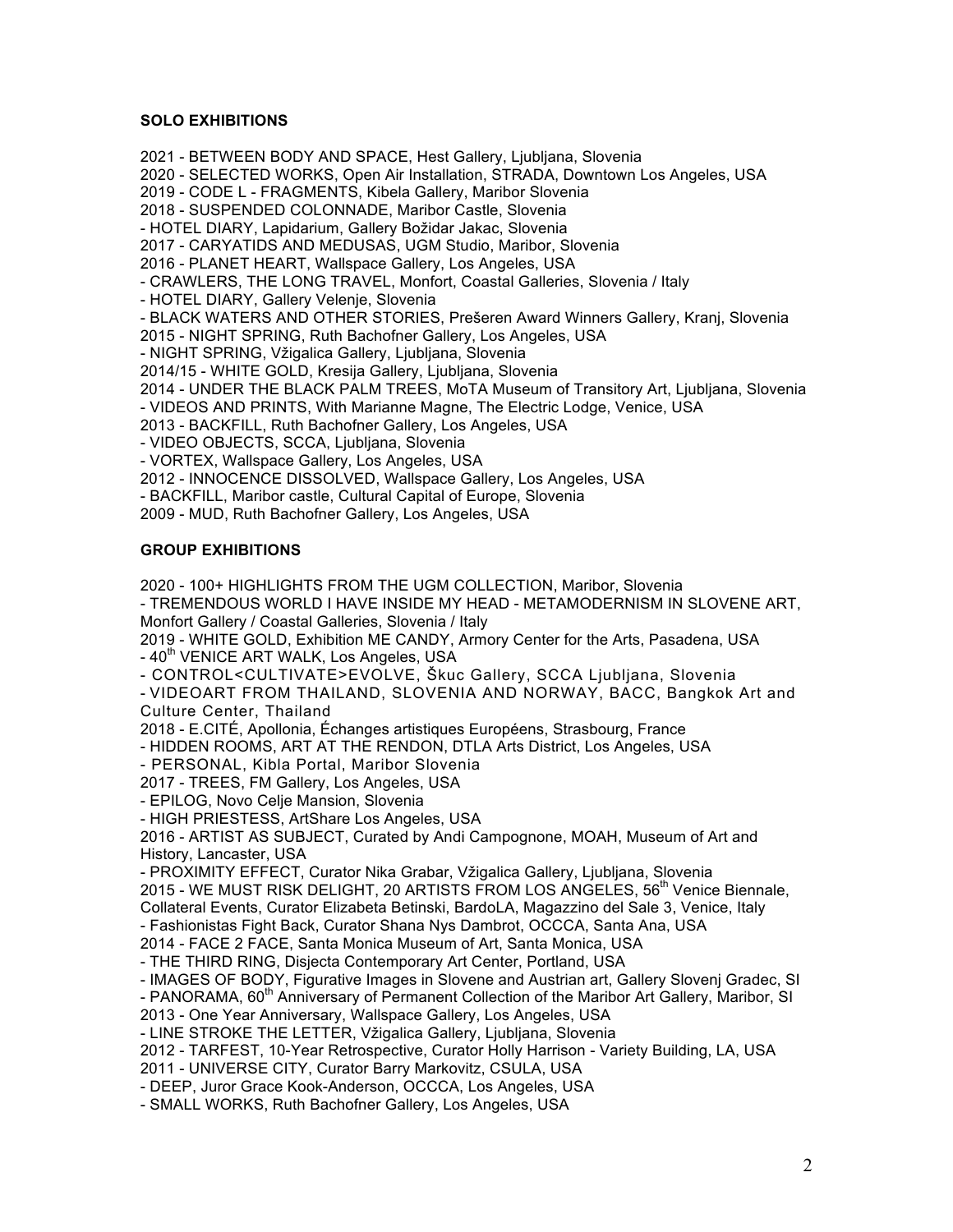2010 - LAAA, Juror Franklin Sirmans, Los Angeles, USA

- REDEFINING BEAUTY, Juror Peter Frank, OCCCA, Los Angeles, USA

- TARFEST, Juror Edward Robinson, KCC, Los Angeles, USA

- VETTE / HEIGHTS, Juror Laura Spolaore, Palazzo Frisacco, Tolmezzo, Italy

- CALIFORNIA OPEN EXHIBITION, Juror Grace Kook-Anderson, Long Beach Arts, USA

2009 - SOUNDS AND VISIONS, Tel Aviv Museum of Art, Israel

- SUMMER, Curator Tomaž Brejc, Art Gallery Maribor, Slovenia

2008 - THE LONG WEEKEND, Curator Nancy Buchanan, Phantom Galleries LA, USA

- I-DENTITY, UMKC Fine Art Gallery, Kansas City, MO, USA

- INVENTED WORLDS, New media art from Slovenia Titanik Galleria, Turku, Finland

2007 - INVENTED WORLDS, Museum of Contemporary Art of Vojvodina, Novi sad, Serbia

- VALOVANJA, From permanent collection of Umetnostne Galerije Maribor, Slovenia

2006 - H2EAU, Red House Gallery, Venice, USA

- VISUAL DIALOGS, City Art Museum, Ljubljana, Slovenia

2005 - SLOVENE ART 1995-2005 - TERRITORIES, IDENTITIES, NETS, Museum of Modern Art, Ljubljana, Slovenia

2004 - GALLERY TOUR OF THE TEN, Foreign Affairs Ministry, Berlin, Germany

2003 - THE DIFFERENT SAME, Doulon Museum of Modern Art, Shanghai, China

## **FESTIVALS**

2021 - Los Angeles Short Film Festival, USA

- Altered Images Film and Music Festival, London, UK

- The Comeback Fest, ArtShare LA, Los Angeles, USA

- Kinolokbez Festival, Saint-Petersburg, Russian Federation

- Girona Film Festival, Spain

- VASTLAB Experimental, Los Angeles, USA

- Montauk Film Festival, USA

- Secret Treaties Film Festival, New York, USA

2020 - Oxford Film Festival (virtual festival, drive-in and open-air projections), Oxford

- Bideodromo, International Experimental Film and Video Festival, Bilbao, Spain

- Bogota Experimental Film Festival – Cine Autopsia (virtual festival), Bogota Columbia

- Experimental Superstars 6, Novi Sad, Serbia

2019 – Ibiza Cinefest, Spain

- Altered Esthetics Film Festival, Minneapolis, USA

- Oaxaca Film Festival, Mexico

- Muestra Movimiento Audiovisual, Guadalajara, Mexico & Melbourne, Australia

- Victoria Short Film Festival, Canada

2018 - AVIFF Art Film Festival, Cannes, France

- Girona Film Festival, Spain

- ArteNonStop Film Festival, Buenos Aires, Argentina

- Visionaria Film Festival, Siena, Italy

- 21<sup>st</sup> International Film Festival ZOOM - Zbizenia, Poland

- Mosaic Film Festival, Rockford, USA

- Video Art Event, Oradea, Romania

- Diversions International Short Film Festival, Sveti Ivan Zelina, Croatia

2017 - Bideodromo Festival, Bilbao Arte, Spain

- London Experimental, Pumphouse Museum, London, UK

- Cisterna Film Festival, Italy

- Festival Mutoscopio, Puebla, Mexico

- Corti in Cortile Film Festival, Catania, Italy

2016 - Toronto Arthouse Film Festival, Canada

- Seattle Transmedia & Independent Film Festival, USA

- Femmes Video Art Festival, Curated by Micol Hebron, LACE, Los Angeles, USA

- EBAFF, Culture Club Pindanguillo, Barcelona, Spain

2015 - Oaxaca Film Festival, Mexico